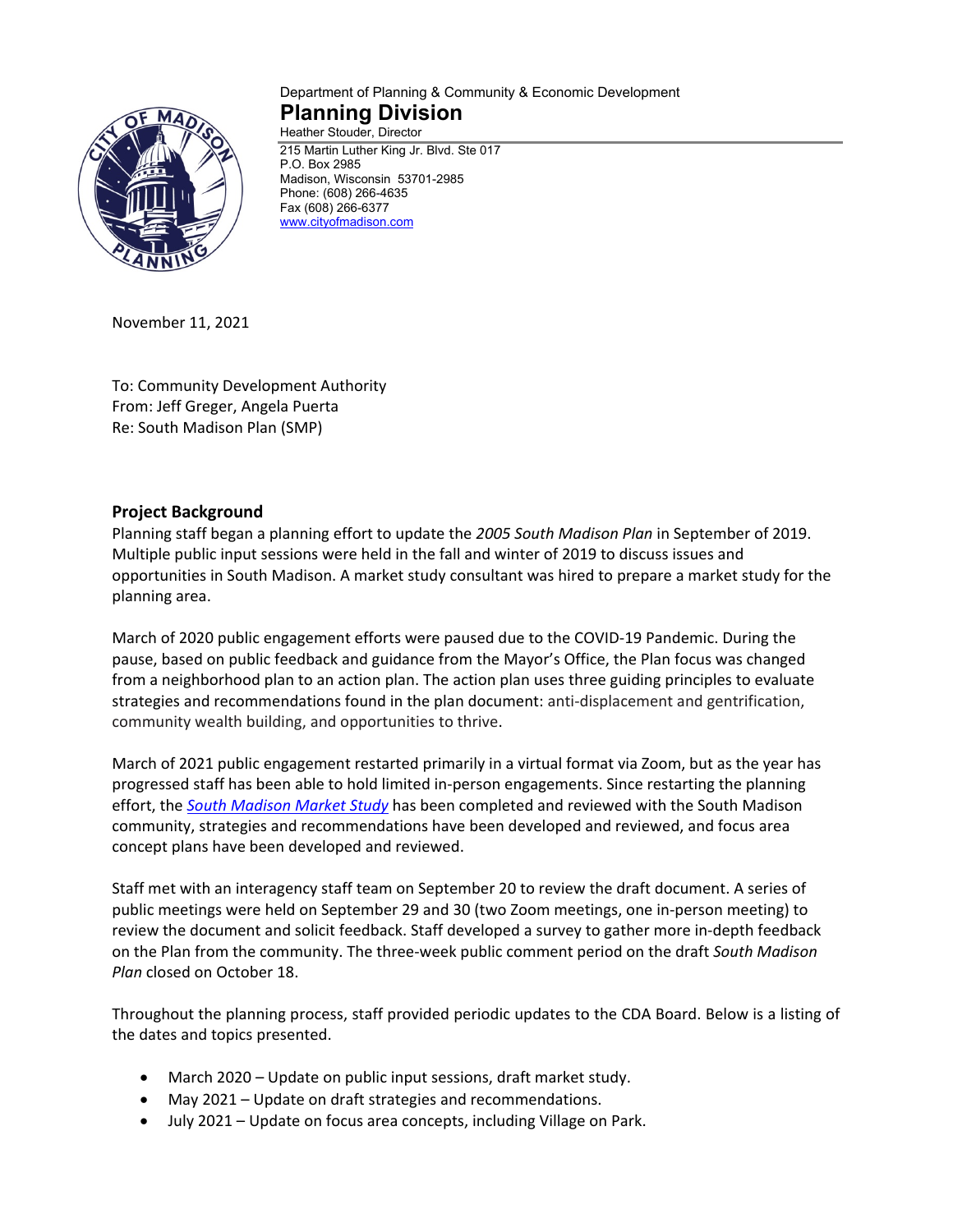Page 2

## **Community Issues and Concerns**

Below is a list of the top community issues and concerns that relate to the *South Madison Plan* (see Plan appendix):

## **Displacement/Gentrification**

- Preserving single family homes
- Need for additional opportunities for community wealth building, affordable housing
- Need opportunities to age in place in South Madison
- Preserve the mobile home park
- Adding retain and increase local businesses/Black and Brown businesses to community
- Preserve affordable spaces for businesses, preserve existing local businesses
- Provide spaces for neighborhood serving retail

#### **Community Center**

- Need for neighborhood gathering space
- Youth programing
- Senior programing

## **Affordable, quality childcare**

#### **Improve bicycle/pedestrian infrastructure**

- Create east/west bike route
- Create north/south bike route
- Extend Cannonball Path

#### **Improve Connectivity**

- Between neighborhoods
- Railroad and major road corridors barriers

#### **Parks**

- Improve access
- Need for amenities/equipment
- Programing for youth and seniors

## **Improve lighting for pedestrians**

#### **Transit Service**

- More frequent transit service
- Service for  $3<sup>rd</sup>$  shift workers

## **Plan Highlights**

The *South Madison Plan* is an action plan that uses three guiding principles: **anti-displacement and gentrification**, **community wealth building**, and **opportunities to thrive** to evaluate the plan strategies and recommendations. The plan focuses on curbing displacement of residents and local businesses, curbing the forces of gentrification, and preserving the culture of South Madison. The Plan also focuses on building equity, housing, and employment.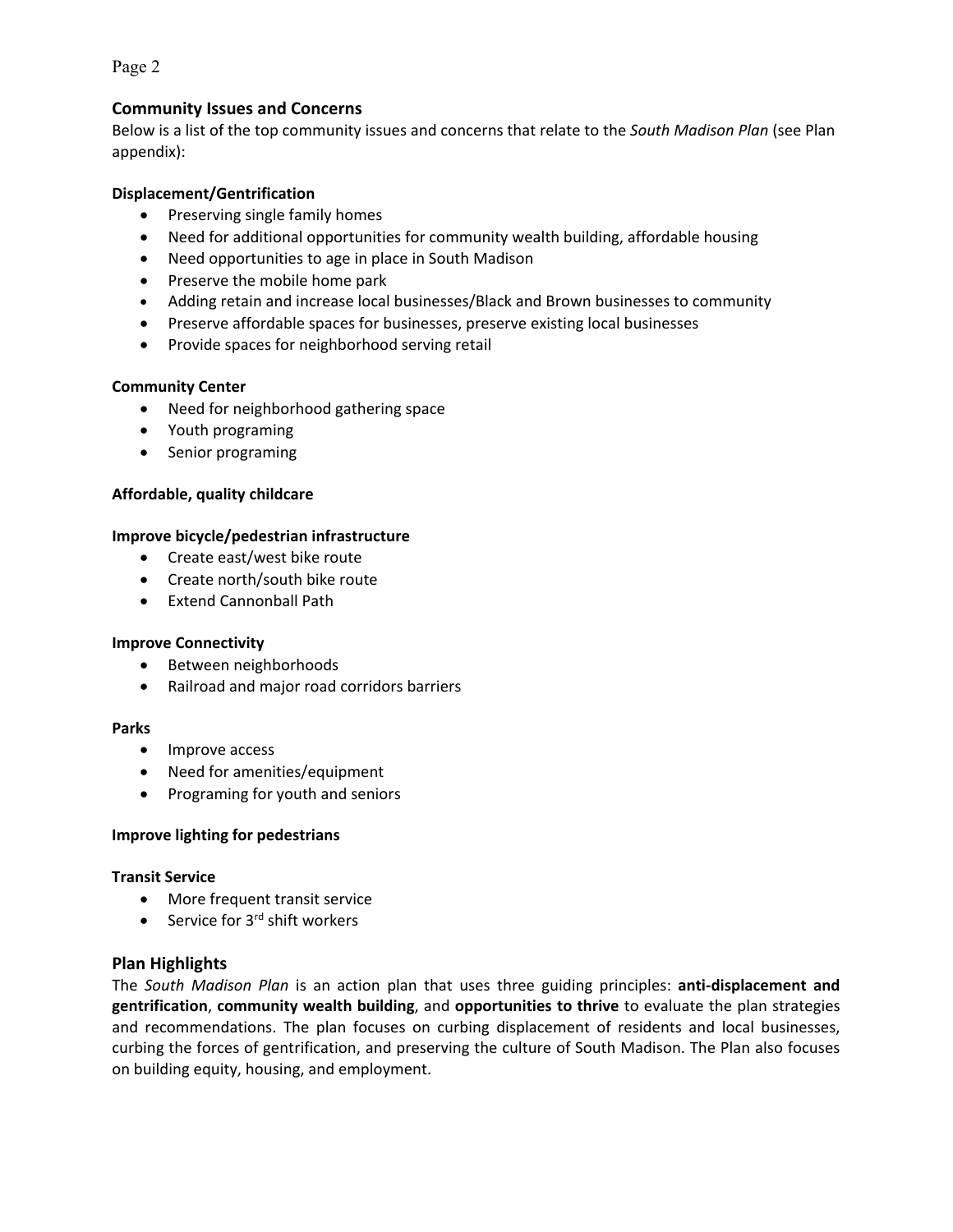## Page 3

The following is a summary of major Plan recommendations.

## **Economic Development**

- Create a City-community communication and implementation structure to oversee, monitor, and leverage investments in South Madison.
- Build the local economy and small businesses to improve community wealth and self-sufficiency.
- Raise awareness, participation, and support that culture and heritage are integral to a strong economy and quality of life.

## **Equitable Access and Community Capacity Building**

- Support access to local and affordable fresh food.
- Expand and improve community programming for youth.
- Enhance internet communication alternatives.
- Expand City accredited childcare sites in South Madison.

## **Housing**

- Support community wealth building by increasing homeownership opportunities.
- Increase and retain overall housing affordability.
- Increase housing choice.

## **Land Use, Transportation, and Parks**

- Improve transit service, especially to peripheral employment and residential locations, with a focus on reducing the travel time for transit-dependent populations.
- Expand and improve pedestrian and bicycle networks to enable safe and convenient active transportation.
- Concentrate the community-benefiting development along transit corridors and within/near Focus Areas.
- Identify areas for new or expanded parks

## **South Park Street Corridor**

- Cluster businesses in key locations along South Park Street to create retail nodes for the neighborhood.
- Improve pedestrian facilities along South Park Street.
- Provide additional opportunities for off-street public parking.
- Improve safety for pedestrians and vehicles along South Park Street.

## **Addressing displacement, gentrification, community wealth building**

Residents in South Madison are experiencing displacement and gentrification in their neighborhoods today. Leaving few opportunities for wealth building.

South Madison has some of the most affordable rents in Madison, but it also saw rapidly increasing rents between 2010 and 2017. Because the neighborhood's housing stock consists of approximately 75% rental units, an objective of this Plan is to build more owner-occupied units where financially feasible.

Throughout the planning process, residents voiced the need to combat gentrification and displacement in addition to increasing homeownership. In the 1930s, racist redlining practices and other discriminatory housing practices caused long-term effects like segregation and racial inequality across Madison and the South Madison area in particular (this is described in more detail in the Past, Present, and Future chapter).